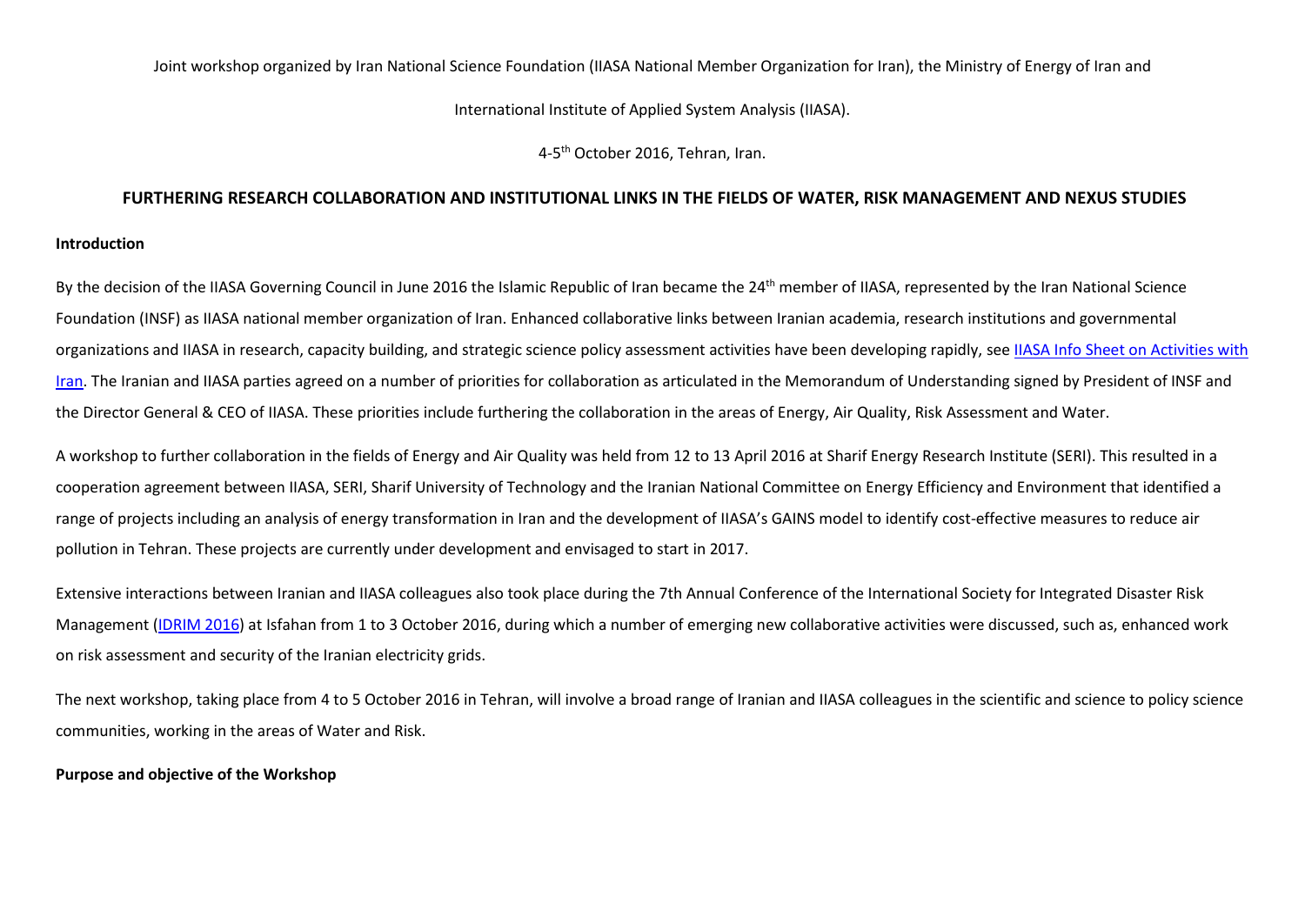To provide an overview and assess the baseline of the ongoing policy development and research relating to risk and water and nexus in Iran, and to match these with IIASA current and future agendas, specifically in the IIAS[A Water](http://www.iiasa.ac.at/web/home/research/researchPrograms/water/waterhome.html) an[d Risk](http://www.iiasa.ac.at/web/home/research/researchPrograms/RISK/RISK-home.html) programs as well as some of the relevant cross cutting international activities and projects at IIASA, especially th[e Water Futures and Solutions Initiative](http://www.iiasa.ac.at/web/home/research/water-futures.html) (WFAS) and [The World In 2050](http://www.iiasa.ac.at/web/home/research/researchProjects/TWI2050.html) (TWI2050) project.

## **Expected Outcomes**

A short report summarizing the key research and policy activities and priorities in the area of water and risk assessment in Iran, both in national and regional/international context, and scoping of activities for collaboration with IIASA. The report is expected to identify suitable mechanisms, human resources, capacity building efforts and funding frameworks for the development of these activities and projects.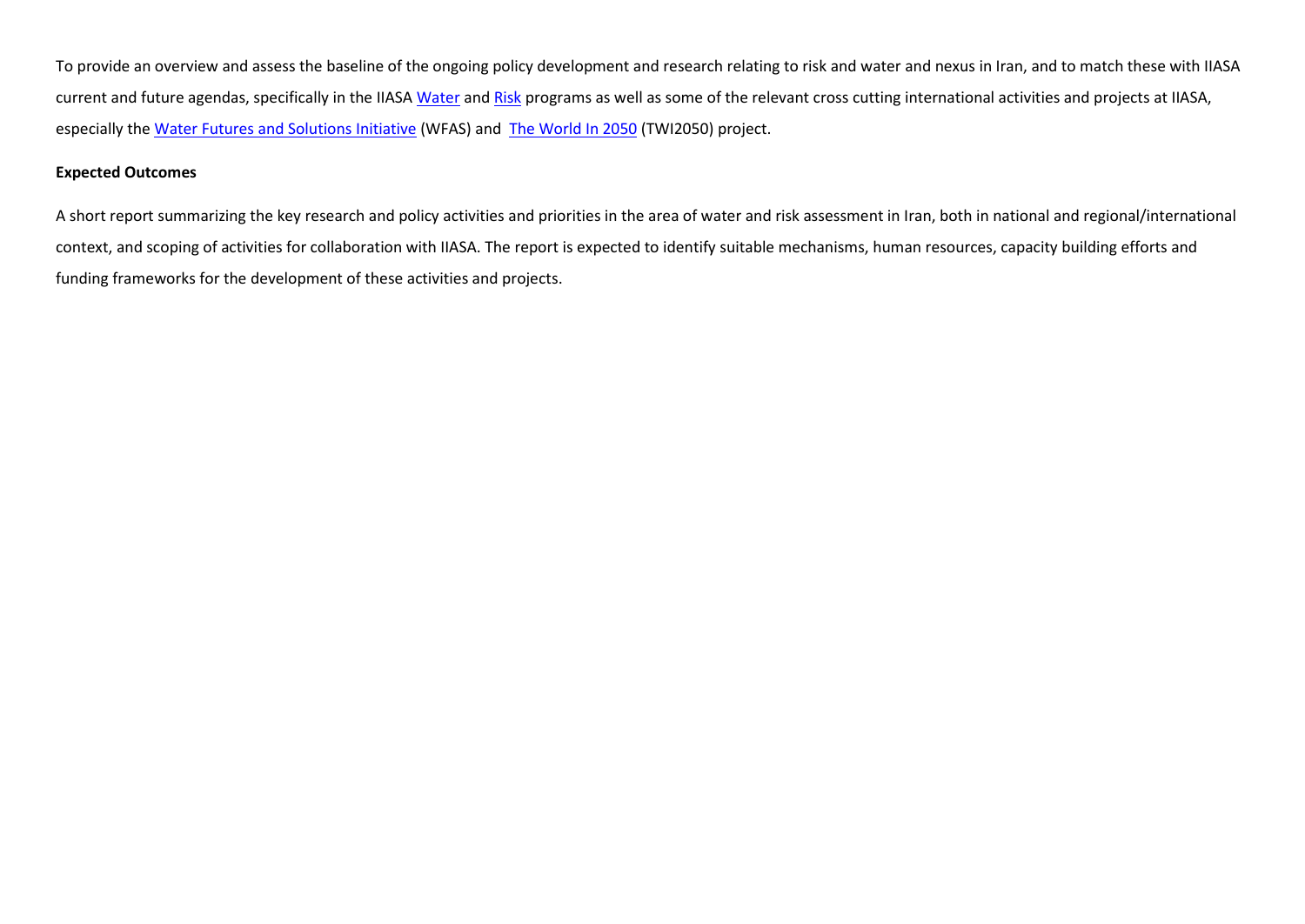# AGENDA

| <b>Time</b> | <b>Date</b> | 2016-10-04                                                                                                                                                                                          |  |  |  |
|-------------|-------------|-----------------------------------------------------------------------------------------------------------------------------------------------------------------------------------------------------|--|--|--|
| 9:30        | 9:35        | <b>Opening Session</b>                                                                                                                                                                              |  |  |  |
| 9:35        | 9:40        | Welcoming Statement (Mr. Mahmoodi, Vice Minister of Energy)                                                                                                                                         |  |  |  |
| 9:40        | 10:00       | Iranian Keynote Speaker (Vice President: Nosratollah Zargham)                                                                                                                                       |  |  |  |
| 10:00       | 10:30       | IIASA Keynote Speaker (Pavel Kabat)                                                                                                                                                                 |  |  |  |
| 10:30       | 10:45       | <b>Break</b>                                                                                                                                                                                        |  |  |  |
|             |             | SESSION 1: Water and RISK Challenges in Iran                                                                                                                                                        |  |  |  |
| 10:45       | 11:05       | Current and Future Water Challenges in Iran, The Need for Systemic Integration of Science, Policy and Planning (Alireza Daemi: Vice<br>Minister, Planning and Economic affairs, Ministry of Energy) |  |  |  |
| 11:05       | 11:20       | Iranian Keynote Speaker (Risk Advisor to Minister of energy, Prof. Mohsen Ghafouri Ashtiany)                                                                                                        |  |  |  |
| 11:20       | 11:40       | Managing the Risks of the Energy-Water-Food-Environment and Climate Change Nexus in Iran (Bahram Taheri: Adviser to Minister of<br>Energy)                                                          |  |  |  |
| 11:40       | 12:00       | Water Governance in Iran (Dr. Hedayat Fahmi), Deputy Director General Integrated Water and Wastewater Planning, MOE                                                                                 |  |  |  |
| 12:00       | 13:30       | <b>Lunch and Prayers</b>                                                                                                                                                                            |  |  |  |
|             |             | <b>SESSION 2: Water Futures and Solutions</b>                                                                                                                                                       |  |  |  |
| 13:30       | 14:00       | IIASA Water Futures and Solutions Initiative (Simon Langan)                                                                                                                                         |  |  |  |
|             | 15:00       | Discussion on:                                                                                                                                                                                      |  |  |  |
|             |             | Incorporation of Iranian Water Challenges into IIASA's Water Futures and Solutions Initiative                                                                                                       |  |  |  |
|             |             | Chairman: Dr. Taheri and Professor Kabat (IIASA)                                                                                                                                                    |  |  |  |
|             |             | Discussants: Iranian Scientists & Current Decision Makers                                                                                                                                           |  |  |  |
| 14:00       |             | 1. Mr. Keshavarz, Deputy Minister for Farming, Ministry of Jahad-e- Agriculture                                                                                                                     |  |  |  |
|             |             | 2. Dr. Heydari, Head of Water and Power Economy Studies, Ministry of Energy                                                                                                                         |  |  |  |
|             |             | 3. Drs. Zahraei, University of Tehran Water Program, NEXUS Studies                                                                                                                                  |  |  |  |
|             |             | 4. Dr. Dabiri, Deputy of Environmental Protection Organization                                                                                                                                      |  |  |  |
|             |             | 5- Dr. Keykha, Parliament Representative and Ex-Head of Natural Environment Dept.                                                                                                                   |  |  |  |
| 15:00       | 16:00       | Round Discussion by participants                                                                                                                                                                    |  |  |  |
|             |             | Wrap up and Action Plan by chairman                                                                                                                                                                 |  |  |  |
| 16:00       | 16:15       | <b>Break</b>                                                                                                                                                                                        |  |  |  |
|             |             | SESSION 3: International, integrated, global projects                                                                                                                                               |  |  |  |
|             | 18:00       | Iranian input and participation in IIASA's international projects and activities on Sustainable Development Goals (SDGs) and regional NEXUS                                                         |  |  |  |
| 16:15       |             | challenges. IIASA activities in these areas include:                                                                                                                                                |  |  |  |
|             |             | The World in 2050 (TWI2050) project, which is a partnership between science and policy that aims to develop equitable pathways<br>$\bullet$                                                         |  |  |  |
|             |             | to sustainable development within safe planetary boundaries in order to build human and environmental resilience to global                                                                          |  |  |  |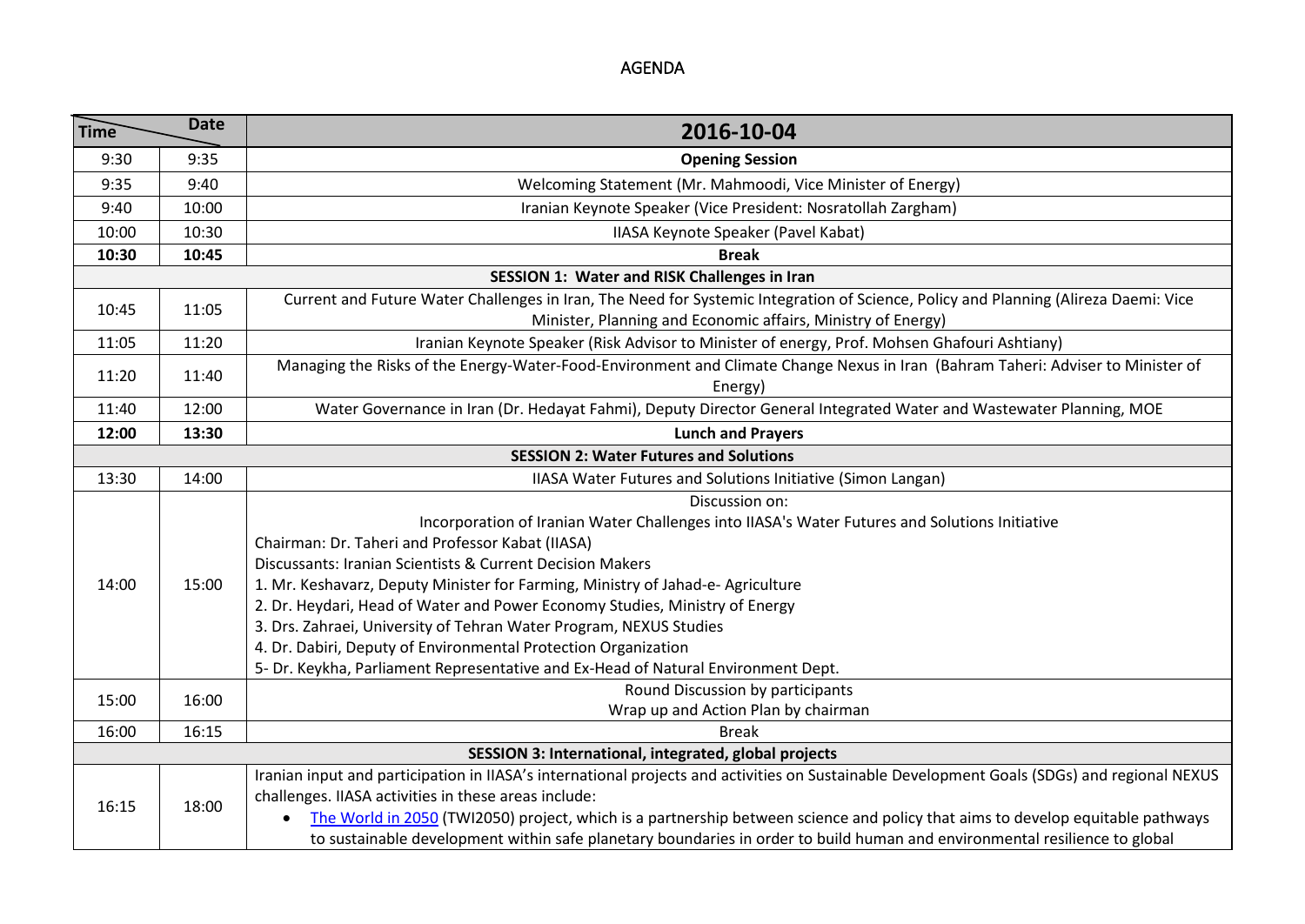|       |       | change. It uniquely aims to address the full spectrum of sustainable development challenges arising from SDGs.<br>The Integrated Solutions for Water, Energy, and Land project, which has been recently launched by IIASA, together with the Global<br>Environment Facility (GEF) and the United Nations Industrial Development Organization (UNIDO). This new project aims to identify<br>integrated solutions to energy, water, food, and ecosystem security in selected regions of the world. These are regions facing<br>multiple energy and land use challenges and rapid demographic and economic changes, and are hardest hit by increasing climate<br>variability and change.                                                                                                                                                                                                                                               |
|-------|-------|-------------------------------------------------------------------------------------------------------------------------------------------------------------------------------------------------------------------------------------------------------------------------------------------------------------------------------------------------------------------------------------------------------------------------------------------------------------------------------------------------------------------------------------------------------------------------------------------------------------------------------------------------------------------------------------------------------------------------------------------------------------------------------------------------------------------------------------------------------------------------------------------------------------------------------------|
|       |       | Chairman: Dr. Taheri and Professor Kabat                                                                                                                                                                                                                                                                                                                                                                                                                                                                                                                                                                                                                                                                                                                                                                                                                                                                                            |
| 16:15 | 16:45 | Overview presentation on TWI2050 project and related Nexus activities (Pavel Kabat)                                                                                                                                                                                                                                                                                                                                                                                                                                                                                                                                                                                                                                                                                                                                                                                                                                                 |
| 16:45 | 18:00 | Discussants: Iranian Scientists & Current Iranian and UN Affiliated Decision Makers<br>1. Dr. Maknun, Head of SD Office, Amirkabir U of Tech, Vice Director of Sustainable Development National Committee<br>2. Dr. Alipour, Advisor to Vice President in Department of Environment and General Director in Environmental Research and Technology<br>3. Dr. Keykha, Ex-Deputy DOE Director of Natural Environment and Member of the Environmental Commission in the Parliament<br>4. Dr. Kalantari, Ex-Minister of Agriculture, Advisor to President on Environment, Water and Agriculture, Director of Lake Urmia Restoration<br>Project<br>5-Mr. Daemi, Deputy Minister on Economic and Planning Affairs, MOE<br>6- FAO Representative, Iran<br>7- UNDP Representative, Iran<br>8- Tehran Cluster UNESCO Representative<br>Round Discussion by participants (Avg. 8 minutes per participant and around 10 minutes for moderation) |
| 18:00 | 18:15 | Wrap up and Action Plan by chairman                                                                                                                                                                                                                                                                                                                                                                                                                                                                                                                                                                                                                                                                                                                                                                                                                                                                                                 |

| <b>Time</b>                                     | <b>Date</b> | 2016-10-05                                                                                          |  |  |
|-------------------------------------------------|-------------|-----------------------------------------------------------------------------------------------------|--|--|
| <b>SESSION 4: Water Related Risk Management</b> |             |                                                                                                     |  |  |
| 8:30                                            | 8:50        | From risk to resilience: IIASA research in Iran (Reinhard Mechler and Masoud Yazdanpanah)           |  |  |
| 8:50                                            | 9:10        | Assessing flood and drought risk given climate change (Stefan Hochrainer)                           |  |  |
| 9:10                                            | 9:30        | Policy tools for mitigating and transferring drought and flood risk (Ali Chavoshian)                |  |  |
| 9:30                                            | 9:50        | Governing the Water Crisis (Nadya Komendantova)                                                     |  |  |
| 9:50                                            | 11:15       | Discussion on: How can IIASA-Iran collaboration contribute to Iran's water related risk challenges? |  |  |
|                                                 |             | Chairman: Dr. Ramazani, Head of System Engineering, Amirkabir University of Technology              |  |  |
|                                                 |             | Discussants: Iranian Scientists & Former Decision Makers & Private Sector                           |  |  |
|                                                 |             | 1. Prof. Karamouz, Professor of Water Department, Tehran University                                 |  |  |